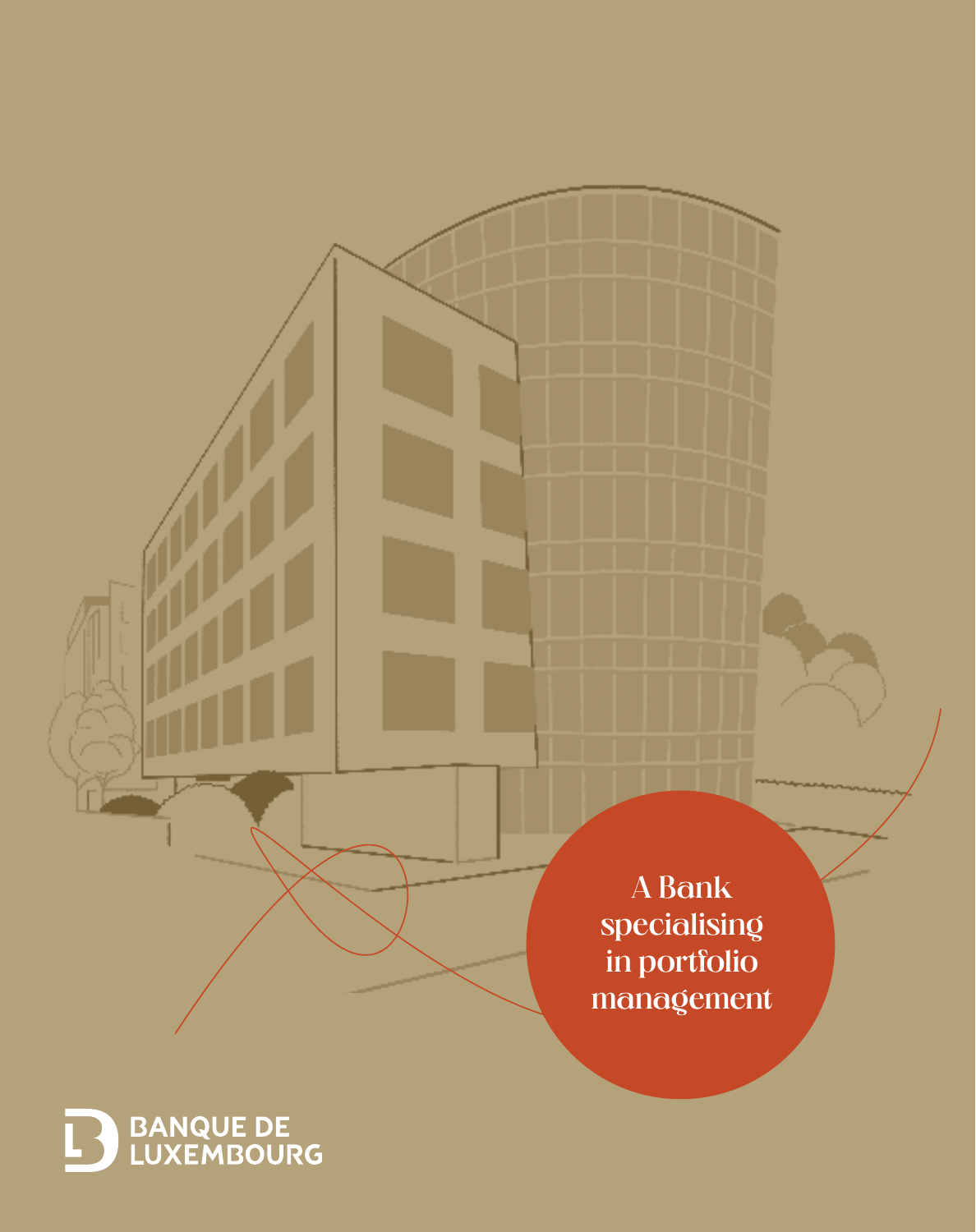# ASSET MANAGE-<br>MENT

## ACCESS TO TWO STRANDS OF EXPERTISE

Banque de Luxembourg has specialised in asset management since its origins.Through its investment solutions, it provides access to two strands of expertise:

- in fund management via its asset-management subsidiary BLI - Banque de Luxembourg Investments, and
- in portfolio construction via its Private Banking Investments teams, with its discretionary management offering.

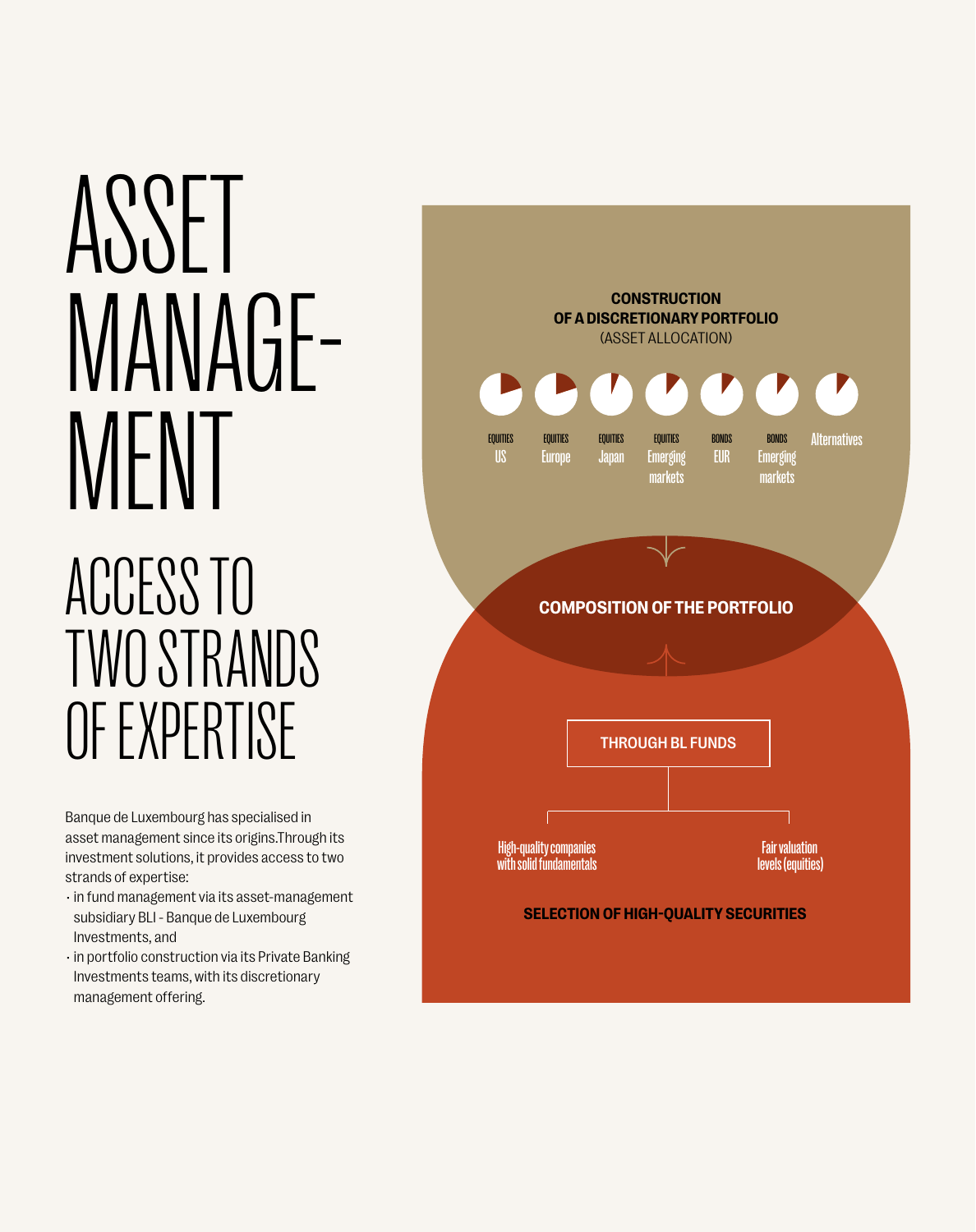## INVESTMENT FUND MANAGEMENT Thirty years' experience

BLI - Banque de Luxembourg Investments, Banque de Luxembourg's asset management company, offers expertise in three areas: equities, bonds and multi-asset strategies, mainly through investment funds.

EQUITIES: We adopt an entrepreneurial mindset when we invest in equities - we take a stake in a company with the aim of supporting the growth of that company over the long term.

BONDS: We select international issuers who are committed to a virtuous dynamic of stabilising or improving the quality of and control over the cost of the bond.

MULTI-ASSET STRATEGIES: We construct portfolios offering attractive risk-return profiles over a full economic cycle.

Based in Luxembourg, the fund managers specialise exclusively in the search for quality investments around the world and their core focus is on long-term capital protection.

Their expertise is based on several key principles:

#### ACTIVE AND TAILORED MANAGEMENT



 We allocate the assets in such a way as to construct a diversified portfolio adapted to your investment strategy.

#### VALUATION



 We only invest in assets at a reasonable valuation.

#### UNDERSTANDING



 We invest in companies with a clear business model and transparent financials, and that generate strong profits over time.

#### **OUALITY**



 We select high-quality companies that have a tangible competitive advantage and create value over the long term.



 $\epsilon$ **20.5**bn ASSETS MANAGED IN BL FUNDS AT 31/12/2021



**Guy Wagner** Managing Director BLI – Banque de Luxembourg Investments

"Our expertise is based on several key principles: active management, a long-term horizon and a selection of quality investments at the right price."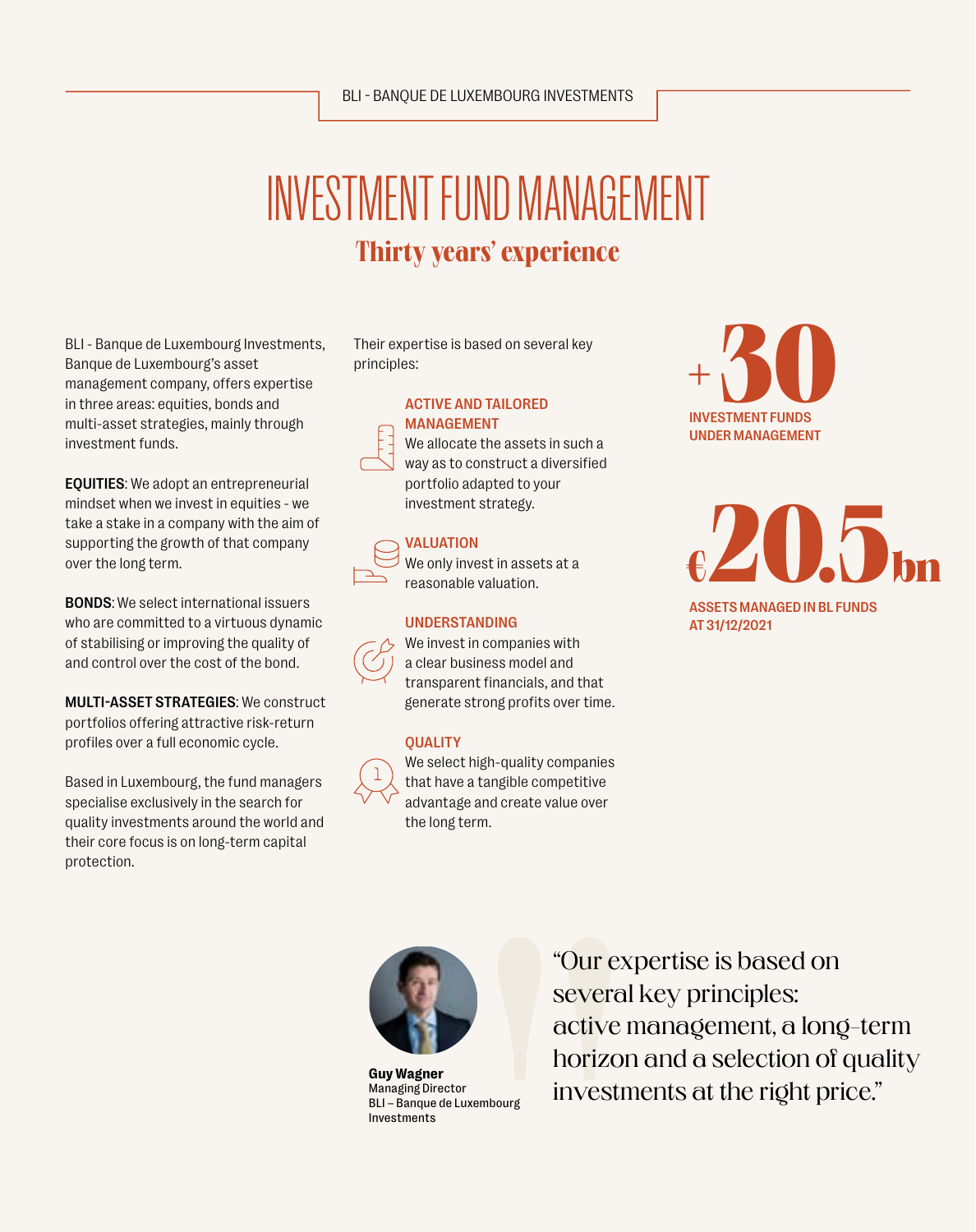#### PRIVATE BANKING INVESTMENTS

### Access to Banque de Luxembourg's expertise DISCRETIONARY MANAGEMENT





Banque de Luxembourg's mandates in its in-house funds, direct lines and external funds open the door to the Bank's asset management expertise. Discretionary management now accounts for 40% of the assets deposited by private clients, spread across our four solutions (BL Funds, Direct Lines, Socially Responsible Funds and External Funds).

Using active management and a rigorous selection process, discretionary management enhances long-term capital growth in accordance with the client's performance expectations and sensitivity to risk.

Managed by a team of investment specialists at Banque de Luxembourg, these portfolios combine the main asset classes by geographical area and economic sectors, and free clients from the constraints of monitoring their investments on a daily basis.

Two-thirds of the assets in discretionary portfolios are invested in BL investment funds.

> OF ASSETS UNDER MANAGEMENT TAKE ESG CRITERIA INTO ACCOUNT **82%**

Our resilient investment strategies have a proven track record during phases of extreme market turbulence. Over a full market cycle, our funds have outperformed their benchmarks, with less volatility.

 $+\leftarrow\bullet$ .

 $+ 2.5\%$  / for the benchmark

RETURN ON **DISCRETIONARY** MANAGEMENT PORTFOLIOS OVER 15 YEARS\*



**Damien Petit** Head of Private Banking Investments

"It is more important than ever to opt for an approach with a priority on risk control by entrusting your assets to a specialist. Discretionary management exemplifies this approach."

\* Annual return (net of fees) for the BL Fund mandate with a balanced profile at 31/12/2021. The calculation of returns does not take taxes into account. All investments involve risks which may include loss of capital. Balanced profile: this investment strategy aims to protect the portfolio's purchasing power against inflation, while allowing for limited fluctuations in value. The strategy aims for a slightly higher return than the bond market, with comparable volatility. Generally, the portfolio has an equity weighting of between 40% and 60%. Benchmark index: Morningstar – EUR Moderate Allocation (EUR) – Global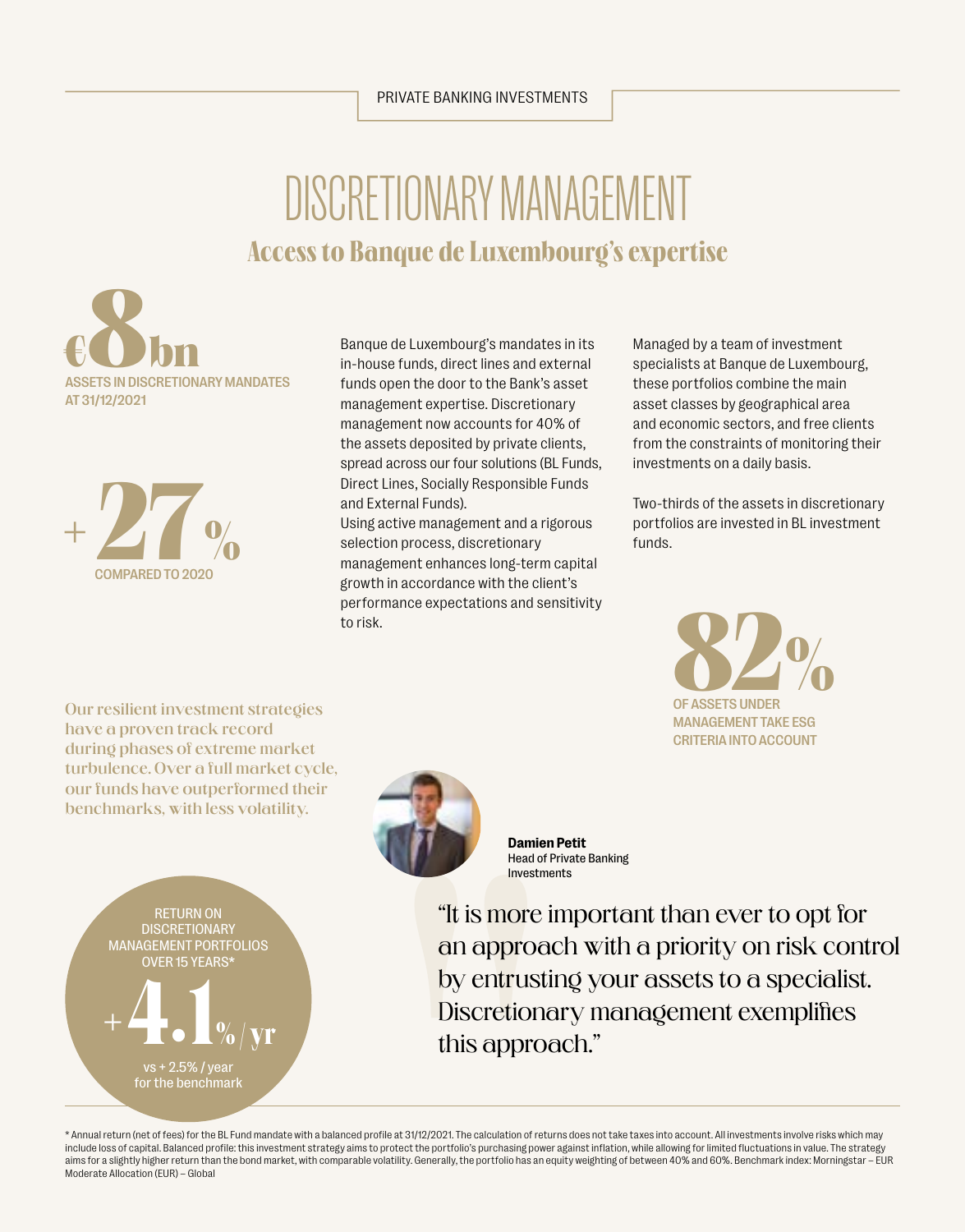# INTEGRATING ESG\* FACTORS IS CENTRAL TO OUR STRATEGY

Banque de Luxembourg has been committed over many years to helping its clients make meaningful investments, by combining financial performance with a responsible approach. Our business is run attentively and responsibly with regard to all our stakeholders, and this approach is embodied in our investment solutions.

#### We provide our sustainable and responsible offer via:

- a dedicated discretionary mandate, in which investments are made in a variety of financial instruments that comply with ESG criteria
- our BL funds range that integrate ESG criteria into their investment policy, most notably the BL Sustainable Horizon fund which has been awarded the Luxembourg 'LuxFLAG ESG' and French 'Label ISR' sustainable labels.

In line with its historical investment philosophy, BLI - Banque de Luxembourg Investments implements its sustainable and responsible investment policy through several complementary approaches: exclusion, integration of ESG criteria and impact management.

The degree of integration varies depending on the portfolio, several of which have been awarded the independent LuxFLAG (Luxembourg) and ISR (France)<sup>(1)</sup> labels.

 $^{\prime\prime}$  'Label ISR' was created by the French Ministry of the Economy, Finance and Recovery in 2016.



\*Environment, Social and Governance



Since 2017, BLI - Banque de Luxembourg Investments has been a signatory of the UN PRI, the United Nations Principles for Responsible Investment.